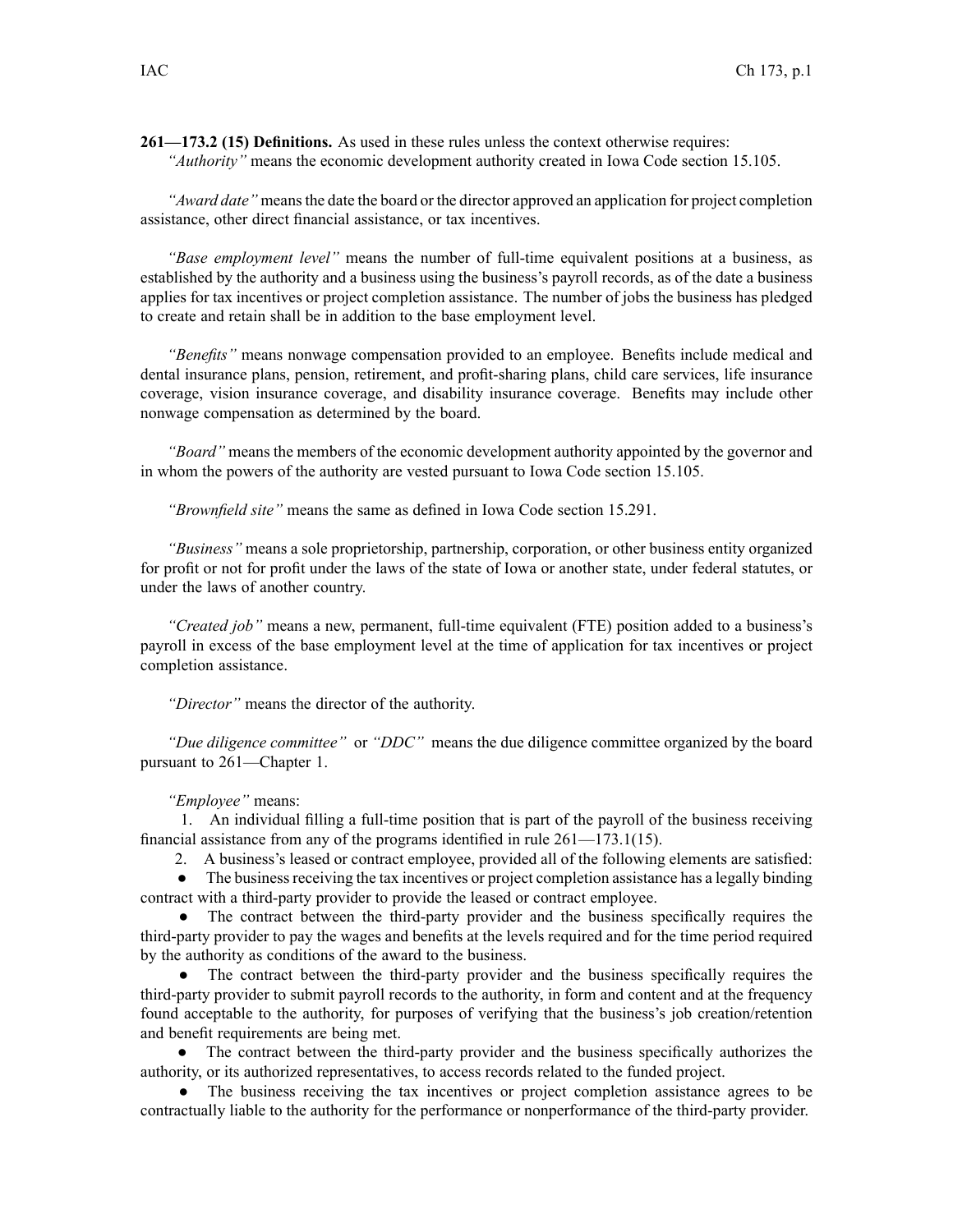*"Equity investment"* means common or preferred corporate stock or warrants to acquire such stock, membership interests in limited liability companies, partnership interests in partnerships, or near equity. Equity is limited to securities or interests acquired only for cash and does not include securities or interests acquired at any time for services, contributions of property other than cash, or any other non-cash consideration.

*"Equity-like assistance"* means assistance provided in such <sup>a</sup> manner that the potential return on investment to the provider varies according to the profitability of the company assisted. Equity-like assistance includes but is not limited to: royalty arrangements; success payments; warrant arrangements; or other similar forms of investments. Equity-like assistance does not include equity investments.

*"Financial assistance"* means assistance provided only from the funds, rights, and assets legally available to the authority. Financial assistance includes assistance provided in the form of grants, loans, forgivable loans, float loans, equity-like assistance, and royalty payments and other forms of assistance deemed appropriate by the board, consistent with Iowa law.

*"Fiscal impact ratio"* or *"FIR"* means <sup>a</sup> ratio calculated by estimating the amount of taxes to be received by the state from <sup>a</sup> business and dividing the estimate by the estimated cost to the state of providing certain project completion assistance and tax incentives to the business, reflecting <sup>a</sup> ten-year period of taxation and incentives and expressed in terms of current dollars. "Fiscal impact ratio" does not include taxes received by political subdivisions.

*"Full-time equivalent job"* or *"full-time"* means the employment of one person:

1. For 8 hours per day for <sup>a</sup> 5-day, 40-hour workweek for 52 weeks per year, including paid holidays, vacations and other paid leave; or

2. The number of hours or days per week, including paid holidays, vacations and other paid leave, currently established by schedule, custom, or otherwise, as constituting <sup>a</sup> week of full-time work for the kind of service an individual performs for an employing unit, provided that the number of hours per week is at least 32 hours per week for 52 weeks per year including paid holidays, vacations, and other paid leave.

For purposes of this definition, "employment of one person" means the employment of one natural person and does not include "job sharing" or any other means of aggregation or combination of hours worked by more than one natural person.

*"Grant"* means an award of assistance with the expectation that, with the fulfillment of the conditions, terms and obligations of the contract with the authority for the project, repaymen<sup>t</sup> of funds is not required.

*"Grayfield site"* means the same as defined in Iowa Code section [15.291](https://www.legis.iowa.gov/docs/ico/section/15.291.pdf).

*"Greenfield site"* means <sup>a</sup> site that does not meet the definition of <sup>a</sup> brownfield site or grayfield site. A project proposed at <sup>a</sup> site located on previously undeveloped or agricultural land shall be presumed to be <sup>a</sup> greenfield site.

*"ICF"* means the innovation and commercialization fund created in Iowa Code section [15.412](https://www.legis.iowa.gov/docs/ico/section/15.412.pdf).

*"IVF(2009)"* means the grow Iowa values fund and financial assistance program established by Iowa Code section [15G.111](https://www.legis.iowa.gov/docs/ico/section/15G.111.pdf) as amended by 2009 Iowa Acts, Senate File 344, section 2, and as repealed by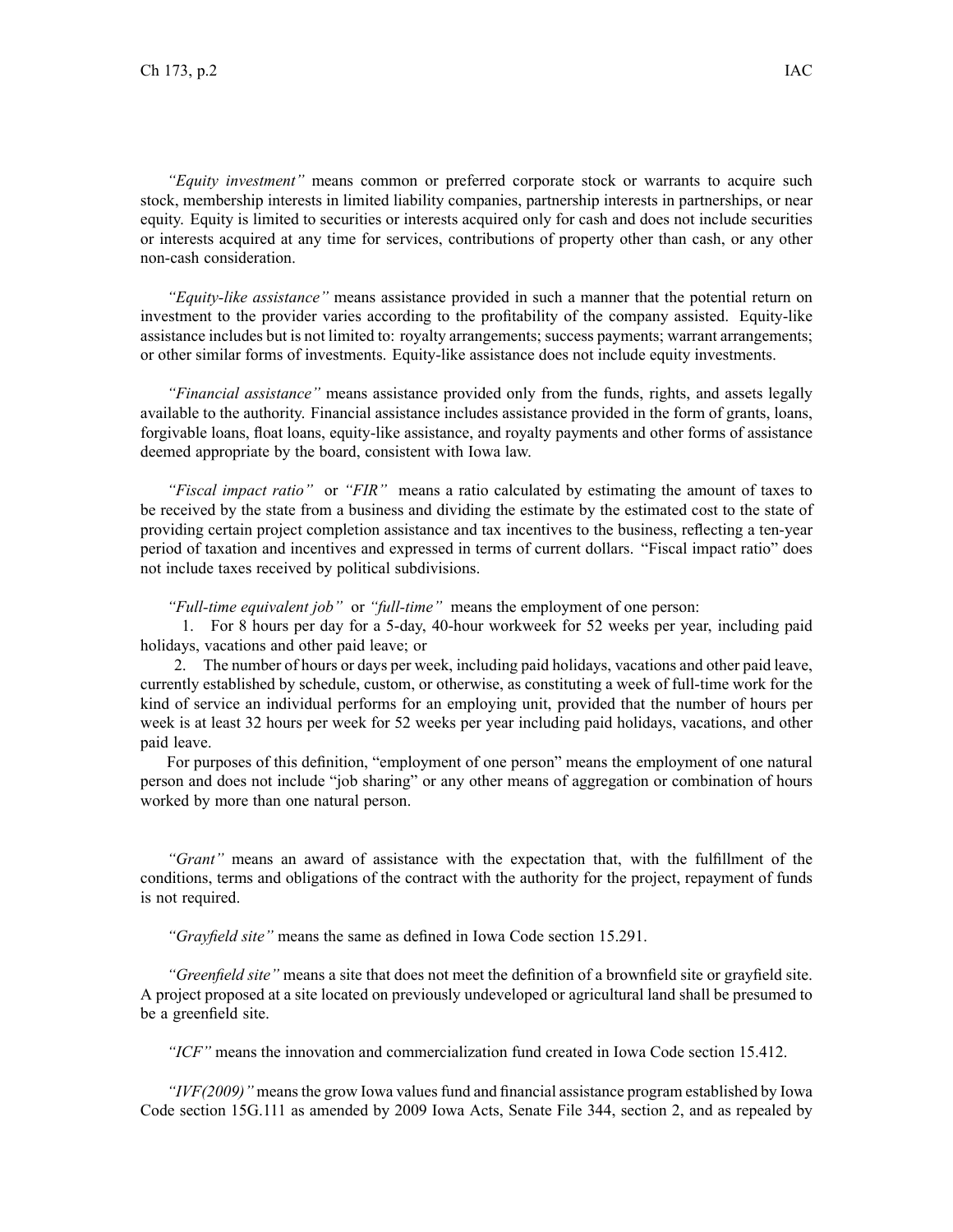2011 Iowa Code [Supplement](https://www.legis.iowa.gov/docs/ico/section/2011/15G.107.pdf) section 15G.107. IVF(2009) does not include programs funded under the grow Iowa values fund prior to 2009. Rule 261—173.1(15) applies in determining which rules apply to which programs.

*"Laborshed area"* means the geographic area surrounding an employment center from which the employment center draws its commuting workers. The Iowa department of workforce development (IWD) determines the employment centers and defines the boundaries of each laborshed area. IWD defines laborshed areas by surveying commuters within the various zip codes surrounding an employment center, combining the zip codes into as many as three zones, and determining how many people commute from <sup>a</sup> zip code to the employment center from each zone. The zones reflect the fact that as the distance from an employment center increases, the number of people willing to commute to the employment center decreases. When determining the applicable laborshed wage, the authority will use the closest laborshed area, as determined by road distance between the employment center and the zip code of the project location.

*"Laborshed wage"* means the same as defined in Iowa Code section [15.327](https://www.legis.iowa.gov/docs/ico/section/15.327.pdf). The authority will calculate the laborshed wage as follows:

1. The most current covered wage and employment data available from IWD will be used.

2. The wage will be computed as <sup>a</sup> mean wage figure and represented in terms of an hourly wage rate.

3. Only the wages paid by employers for jobs performed within the first two zones of <sup>a</sup> laborshed area will be included.

4. The wages paid by employersin the following categories will be excluded from the calculation: government, retail trade, heath care and social assistance, and accommodations and food service. The wages paid by employers in all other categories will be included in the calculation.

5. To the extent that <sup>a</sup> laborshed area includes zip codes from states other than Iowa, the wages paid by employers in those zip codes may be included if IWD has finalized <sup>a</sup> data-sharing agreemen<sup>t</sup> with the state in question and has received the required data.

6. Only those wages within two standard deviations from the mean wage will be included.

*"Loan"* means an award of assistance with the requirement that the award be repaid with term, interest rate, and other conditions specified as par<sup>t</sup> of the conditions of the award. "Loan" includes deferred loans, forgivable loans, and float loans. A "deferred loan" is one for which the paymen<sup>t</sup> for principal, interest, or both, is not required for some specified period. A "forgivable loan" is one for which repayment is eliminated in part or entirely if the borrower satisfies specified conditions. A "float" loan" means <sup>a</sup> short-term loan (not to exceed 30 months) made from obligated but unexpended moneys.

*"Maintenance period"* means the period of time between the project completion date and the maintenance period completion date.

*"Maintenance period completion date"* means the date on which the maintenance period ends. The specific date on which the maintenance period ends will be established by contract between the authority and the business. The maintenance period completion date will be <sup>a</sup> date on or after the project completion date and will be used to establish the period of time during which the project, the created jobs, and the retained jobs must be maintained. Rule 261—187.3(15) provides standard durations for project completion and maintenance periods.

*"Project"* means an activity or set of activities directly related to the start-up, location, modernization, or expansion of <sup>a</sup> business, and proposed in an application by <sup>a</sup> business, that will result in the accomplishment of the goals of the program.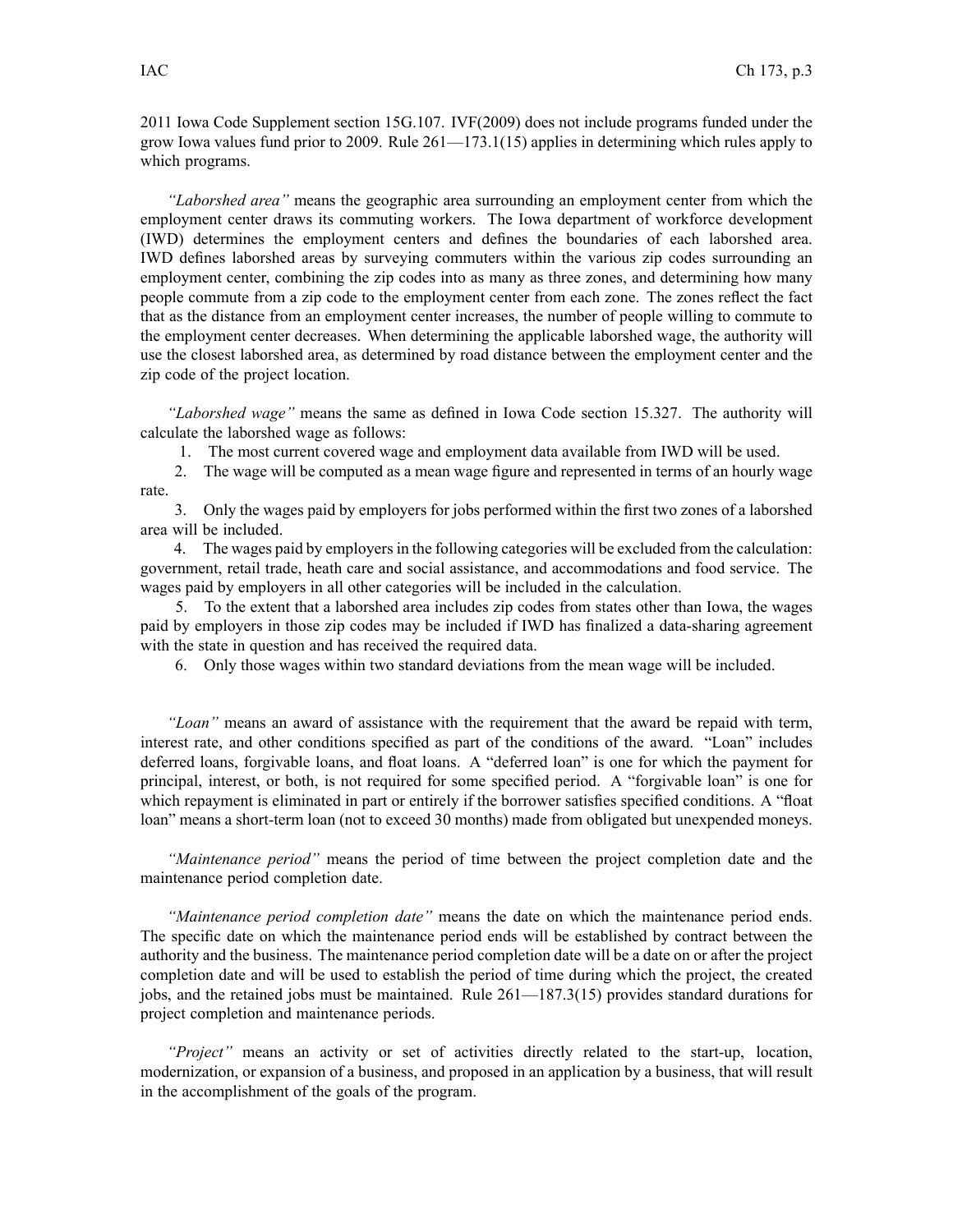*"Project completion,"* in the case of the EZ program and HQJP, for purposes of reporting to the Iowa department of revenue that <sup>a</sup> project has been completed, means:

1. For new manufacturing facilities, the first date upon which the average annualized production of finished product for the preceding 90-day period at the manufacturing facility is at least 50 percen<sup>t</sup> of the initial design capacity of the facility.

2. For all other projects, the date of completion of all improvements necessary for the start-up, location, expansion or modernization of <sup>a</sup> business.

*"Project completion assistance"* means financial assistance or technical assistance provided to an eligible business in order to facilitate the start-up, location, modernization, or expansion of the business in this state and provided in an expedient manner to ensure the successful completion of the start-up, location, modernization, or expansion project.

*"Project completion date"* means the date by which <sup>a</sup> recipient of incentives or assistance has agreed to meet all the terms and obligations contained in an agreemen<sup>t</sup> with the authority. The specific date on which the project completion period ends will be established by contract between the authority and the business. The project completion date will be <sup>a</sup> date on which the project must be completed, all incented jobs must be created or retained, and all other applicable requirements must be met. Rule 261—187.3(15) provides standard durations for project completion and maintenance periods.

*"Project completion period"* means the period of time between the date financial assistance is awarded (the "award date") and the project completion date.

*"Project initiation"* means, for all programs and funding sources excep<sup>t</sup> EDSA, any one of the following:

- 1. The start of construction of new or expanded buildings;
- 2. The start of rehabilitation of existing buildings;
- 3. The purchase or leasing of existing buildings; or

4. The installation of new machinery and equipment or new computers to be used in the operation of the business's project.

The purchase of land or signing an option to purchase land or earth moving or other site development activities not involving actual building construction, expansion or rehabilitation shall not constitute project initiation. The costs of any land purchase and site development work incurred prior to the award are not eligible qualifying investment expenses.

*"Qualifying wage threshold"* means the laborshed wage for an eligible business. The qualifying wage thresholds for the authority's programs are described in 261—Chapter 174.

*"Retained job"* means <sup>a</sup> full-time equivalent permanen<sup>t</sup> position in existence at the time an employer applies for financial assistance which remains continuously filled or authorized to be filled as soon as possible and which is at risk of elimination if the project for which the employer is seeking assistance does not proceed. The authority may require <sup>a</sup> business to verify that <sup>a</sup> job is at risk. Such verification may include the signed statement of an officer of the business, documentation that the business is actively exploring other sites for the project, or any other information the authority may reasonably require during the application review process to establish that <sup>a</sup> job is at risk.

*"Sufficient benefits"* meansthat the employer applying for financial assistance offersto each full-time equivalent permanen<sup>t</sup> position <sup>a</sup> benefits package that meets one of the following:

1. The employer pays 80 percen<sup>t</sup> of the premium costs for <sup>a</sup> standard medical and dental plan for single employee coverage with <sup>a</sup> \$750 maximum deductible; or